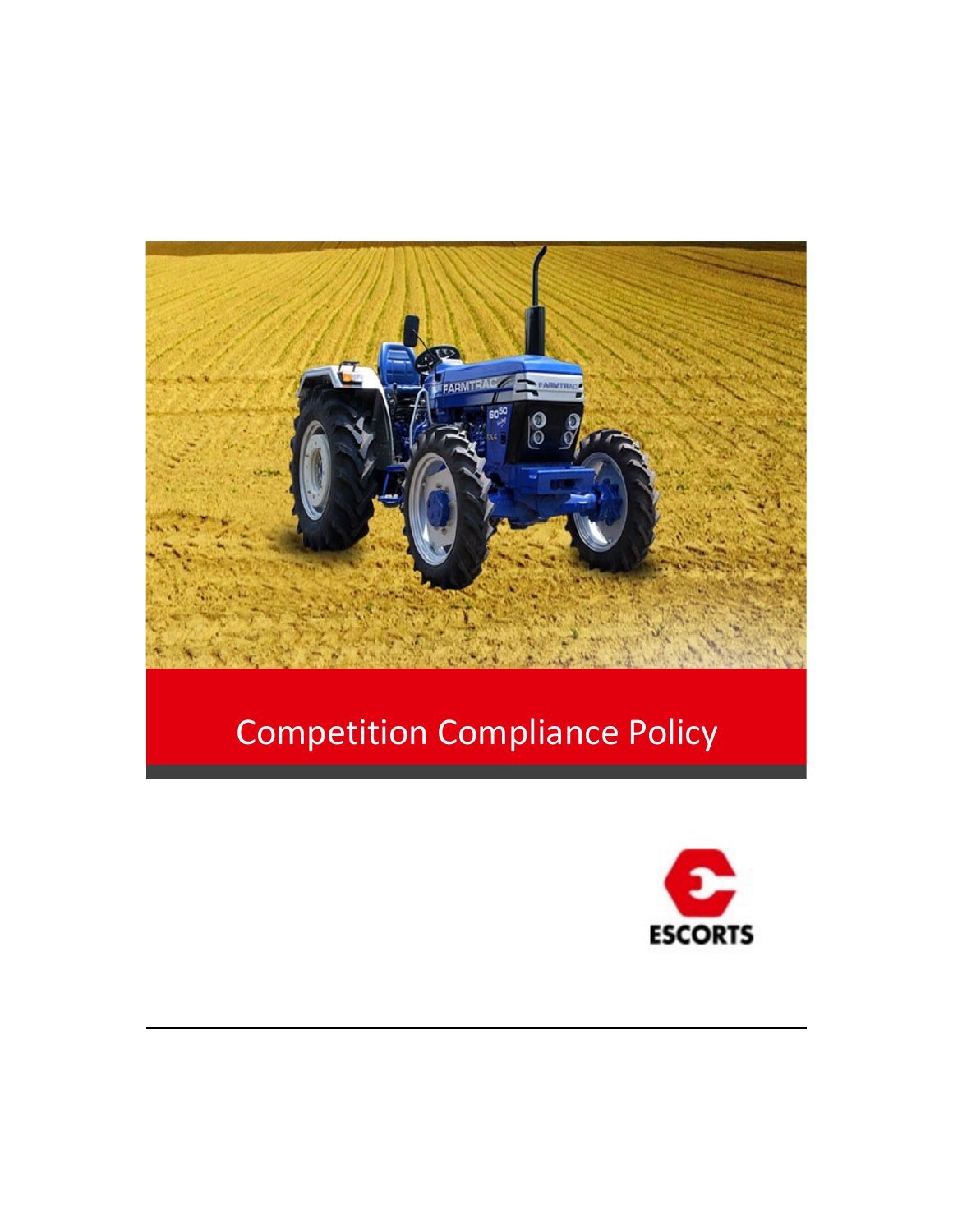# **TABLE OF CONTENTS**

| A.           | <b>INTRODUCTION</b>                                              | 3 |
|--------------|------------------------------------------------------------------|---|
|              | B. NEED FOR A COMPETITION COMPLIANCE POLICY                      | 3 |
|              | C. UNDERSTANDINGS WITH COMPETITORS (HORIZONTAL AGREEMENTS)       | 3 |
|              | D. BID RIGGING OR COLLUSIVE TENDERING                            | 4 |
|              | E. INTERACTIONS WITH COMPETITORS (INFORMATION EXCHANGE)          | 4 |
|              | F. TRADE AND INDUSTRY ASSOCIATIONS                               | 4 |
|              | G. INTERACTIONS WITH DEALERS AND SUPPLIERS (VERTICAL AGREEMENTS) | 5 |
| H.           | ABUSE OF DOMINANT POSITION                                       | 6 |
| $\mathbf{L}$ | <b>COMBINATIONS</b>                                              | 6 |
|              | J. COMPLIANCE AND REPORTING                                      | 6 |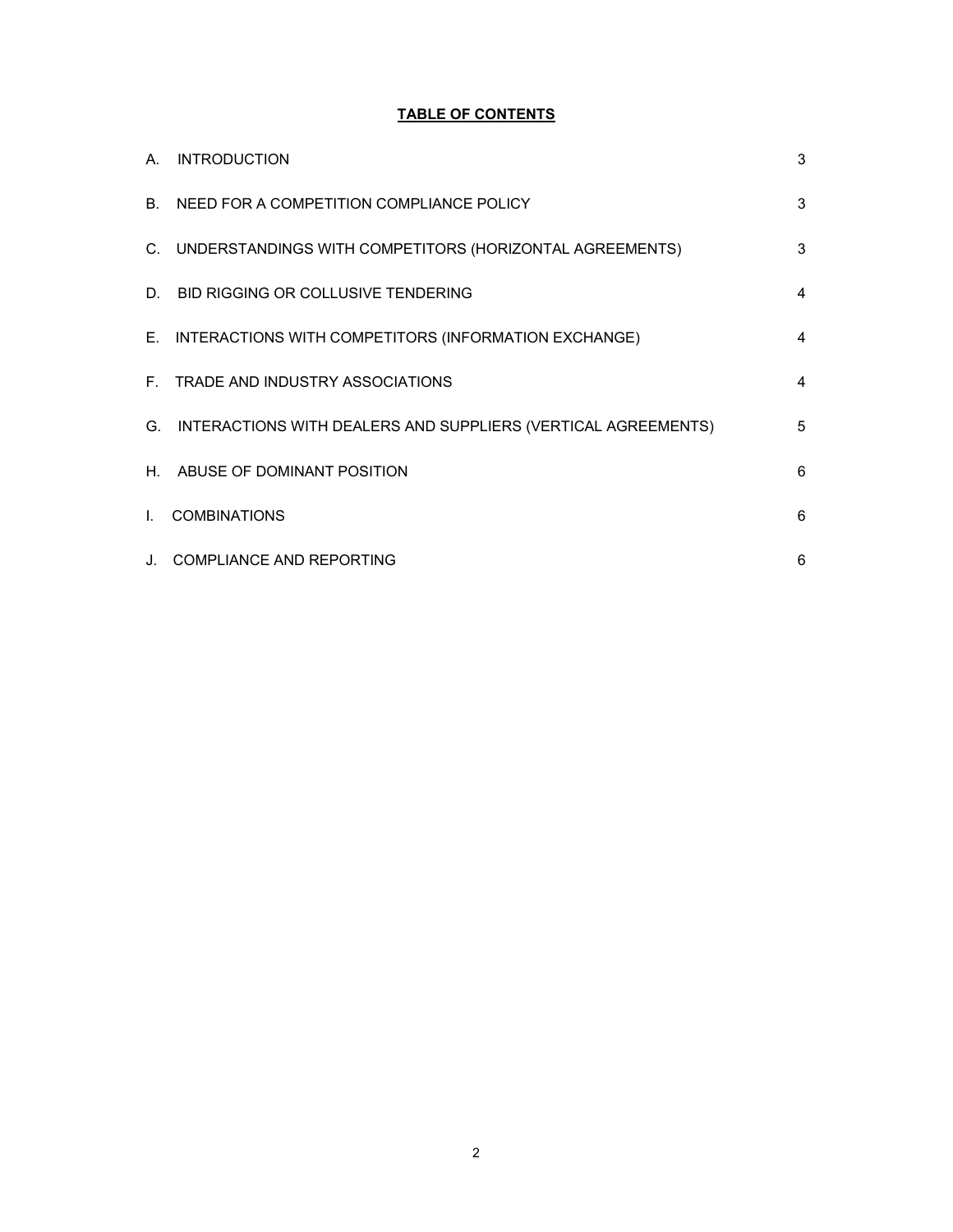#### **COMPETITION COMPLIANCE POLICY**

# **A. INTRODUCTION**

- 1. Escorts Limited (*Escorts*) believes in fair business practices and market driven competition. It strives to do business with integrity and trust.
- 2. Escorts does not engage in any practice that is prohibited under the (Indian) Competition Act, 2002 (*Competition Act*) and is committed to complying with the provisions of the Competition Act in letter and in spirit.
- 3. Escorts' endeavour is to ensure that all its personnel conduct themselves in compliance with the Competition Act.
- 4. This Competition Compliance Policy (*CCP*) sets out the broad contours within which Escorts and its personnel must conduct business to ensure compliance with the Competition Act.
- 5. The CCP applies to all Escorts' personnel, including its employees, management, business partners and persons acting on its behalf. Please review the CCP carefully and ensure compliance with it.
- 6. The CCP is to be read as part of the Code of Business Conduct of Escorts and will be updated from time to time.

# **B. NEED FOR A COMPETITION COMPLIANCE POLICY**

- 1. A CCP helps in the identification of competition law risks and avoidance of any inadvertent violations of the Competition Act.
- 2. It also reduces the risk of regulatory intervention which can lead to significant fines and penalties. It may also serve as a mitigating factor in case of a violation.
- 3. Implementing a CCP may help avoid costs of non-compliance, including, penalties, fines, damage to reputation, management time and resources, legal costs, compensation claims, stock price fluctuations, and adverse market/ investor perception.
- 4. A CCP results in promoting a culture of compliance and in building a positive corporate image and goodwill.

#### **C. UNDERSTANDINGS WITH COMPETITORS (HORIZONTAL AGREEMENTS)**

- 1. Agreements with competitors are known as horizontal agreements (also, cartels). Such agreements are generally presumed to cause an appreciable adverse effect on competition and are prohibited by the Competition Act.
- 2. Such an agreement or understanding does not have to be in writing. An informal understanding with a competitor (even a wink or a nod) may violate the Competition Act.
- 3. The Competition Act prohibits any understanding with competitors to decide prices, control production or supply, allocate markets or customers, and rig bids.
- 4. Examples of horizontal agreements:
	- (i) Understanding on price: 'Price' includes not only selling/ purchase price but also any component of the price such as discounts and margins.

*Illustration*: You review the market situation and note that profitability in a particular area has consistently been low. This point is brought up in an industry meeting and there is a general consensus that no player should sell its product below a certain margin. Although you did not communicate your acceptance to the proposal, your prices going forward end up being above the proposed minimum margin. This could raise a presumption of a horizontal agreement. Although such presumption may be rebutted by demonstrating commercial circumstances which necessitated keeping the margins above the proposed thresholds, the standard of evidence required to rebut the presumption is quite high.

- (ii) Controlling production or supply: This includes agreements to control supply in the market to increase demand so that realisation/ margins improve.
- (iii) Market allocation: This includes agreements to focus on specific areas or products or customers to avoid undercutting each other.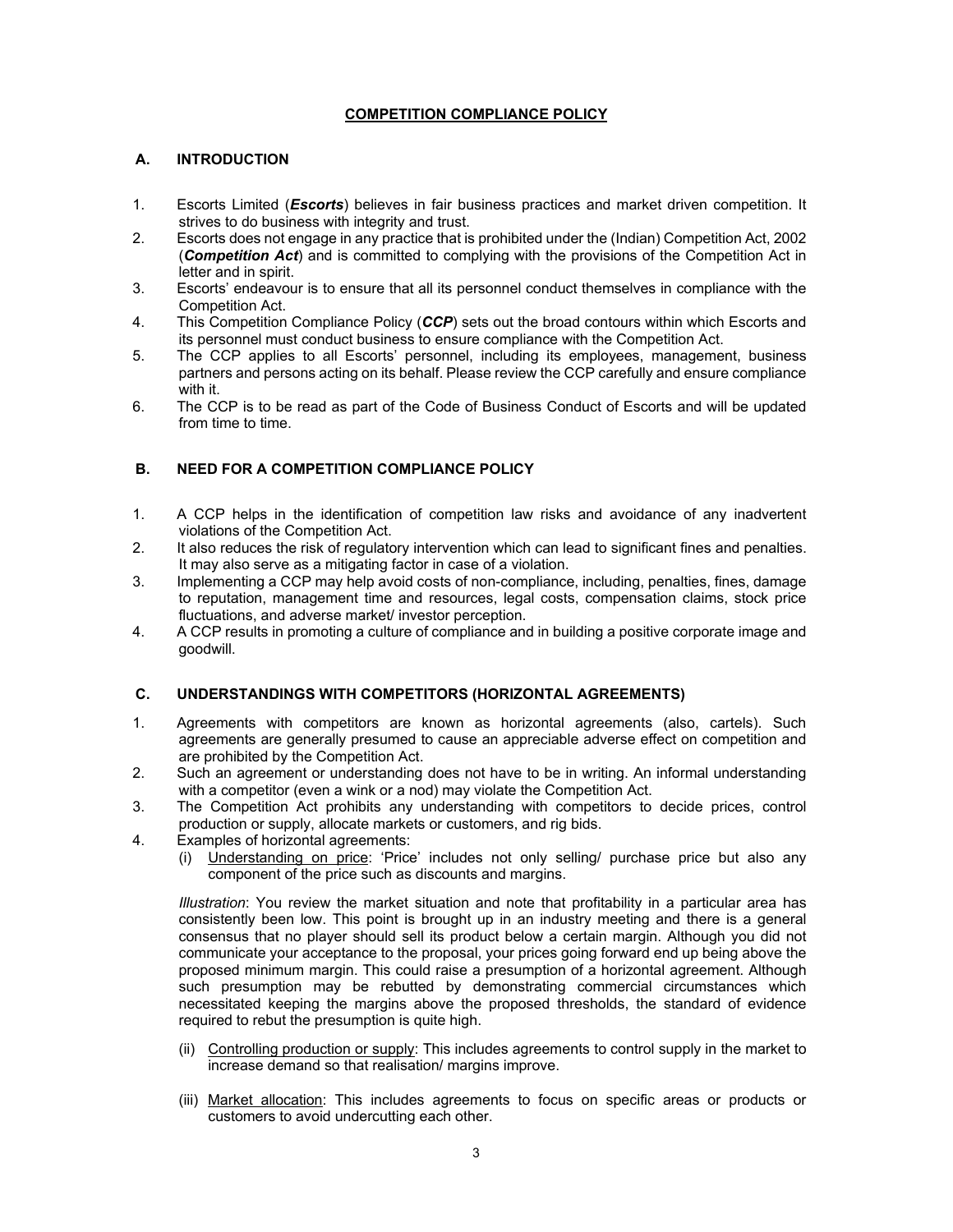# **D. BID RIGGING OR COLLUSIVE TENDERING**

- 1. Bid rigging is a type of a horizontal agreement. Any understanding with an actual or a potential bidder which may reduce competition among bidders or otherwise manipulate the bid process is prohibited.
- 2. It may take various forms such as identical bids, bid rotation, non-participation, cover/ courtesy bidding, profit sharing with or sub-contracting to non-bidders or unsuccessful bidders.
- 3. Various factors which are considered in establishing bid rigging include, similar bids despite varying costs, prior meetings before bidding, e-mail trails and call records, bid submission from common computer (common IP address), payment of fee from a common bank account, similar cover letters or withdrawal letters (similar language or typographical errors), and financial dealings among bidders.
- 4. Always make all decisions in relation to a tender independently. Do not discuss participation in a tender or terms of a bid with a competitor, including any information which may be relevant for determining a bid price.
- 5. If you decide not to participate in a tender, record reasons for such non-participation in writing.
- 6. Do not participate in a tender with the intention of not winning it. If such participation is necessary, discuss with the legal team.
- 7. If you are approached by another bidder, do not engage in any discussion with it and report this to the legal department.
- 8. Do not engage in any correspondence with a potential bidder without discussing it with the legal team.
- 9. When in doubt about any aspect of a bid process, consult the legal team before making any decision.

# **E. INTERACTIONS WITH COMPETITORS (INFORMATION EXCHANGE)**

- 1. Escorts policy is to make all its business decisions independently. As a general rule, there should be no interaction with competitors or their personnel in relation to any commercially sensitive information.
- 2. 'Commercially sensitive information' generally includes the following categories of information: pricing and pricing strategies; operating margins; discount/ incentive schemes; production costs and forecasts; launch of new products; capacity expansions; and sales/ marketing strategies. In case of any doubt as to what could be 'commercially sensitive', consult the legal team before sharing or discussing any such information.
- 3. Any unauthorized or improper interaction with a competitor can expose Escorts and its personnel to the risk of CCI inquiry and penalties.
- 4. Even unilateral sharing of commercially sensitive information with a competitor can raise a risk of non-compliance. Never initiate contact with any competitor to discuss any commercially sensitive information (even informally or through instant messaging).
- 5. Do not obtain commercially sensitive information about competitors from ex-employees of such competitors or common dealers or your acquaintances at other competitors.
- 6. Indirect exchange of commercially sensitive information with competitors through dealers may also raise competition law concerns. Dealers (especially, multi-brand) must be instructed not to share your commercially sensitive information with competitors and vice-versa. Your dealer management software should also not track or allow you access to competitors' sensitive information.
- 7. If any commercially sensitive information in relation to a competitor is received inadvertently, consult the legal team.

# **F. TRADE AND INDUSTRY ASSOCIATIONS**

- 1. The Competition Act prohibits any discussion on or exchange of commercially sensitive information at an industry forum/ association or with association members.
- 2. Interactions with trade associations must be limited to discussions on genuine industry issues, regulations, and government policies.
- 3. Discussions on publicly available or aggregated historic data may be acceptable but discussions on individual, specific and contemporary data are risky.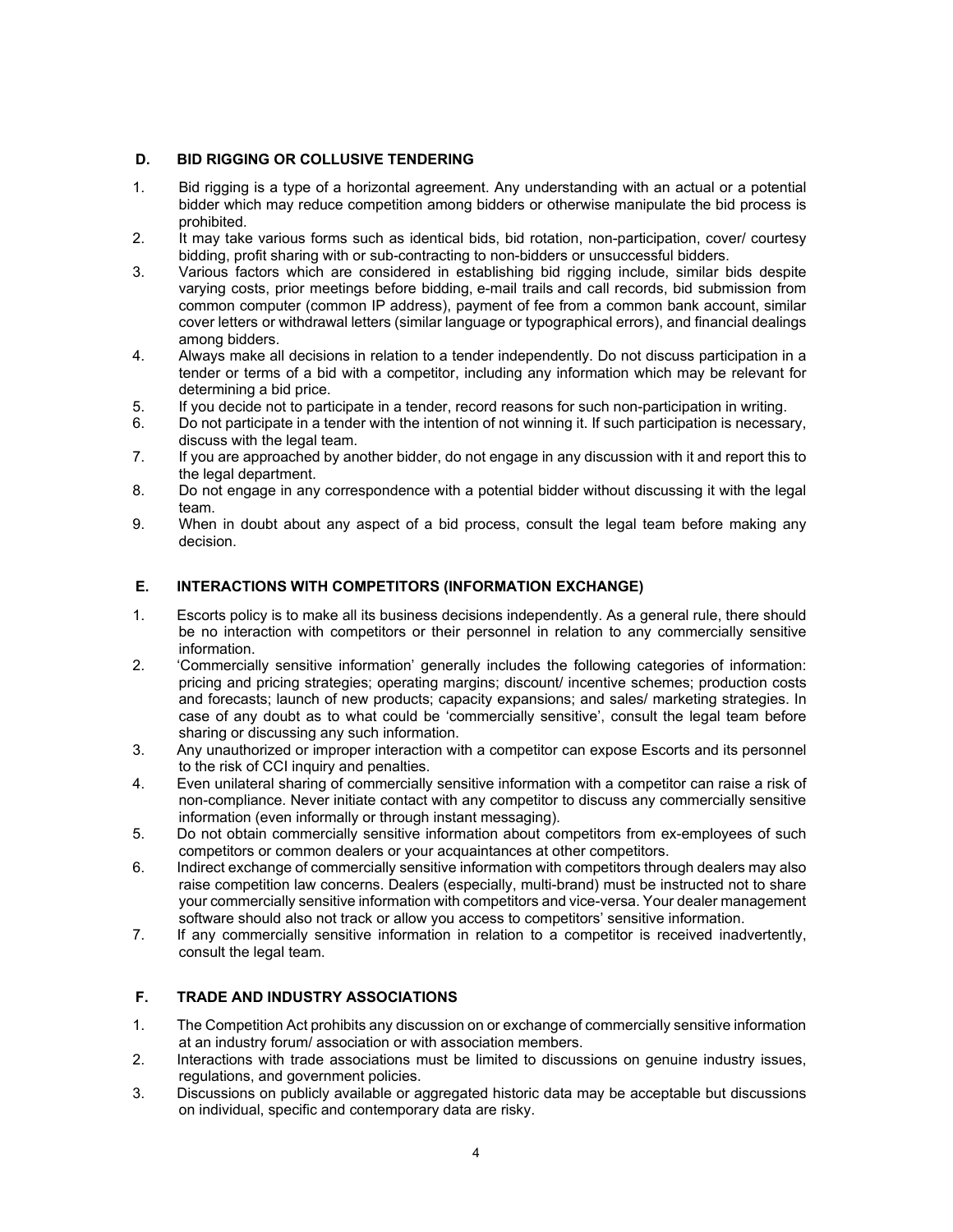- 4. If any information needs to be exchanged for addressing an industry issue (e.g., anti-dumping duty), ensure that the information is not shared directly with a competitor and is only shared with an independent third party for consolidation.
- 5. Insist on an agenda of a meeting in advance. Ensure that proper minutes are recorded and circulated after each meeting.
- 6. Keep all correspondence in relation to interactions with industry forums/associations on work email and do not use other modes such as instant messaging.
- 7. At an association meeting, if anything is discussed outside the agenda or if you have an objection to any discussion, have the objection recorded in the minutes of the meeting. If the discussion does not stop, leave the meeting and record the reason of your leaving in the minutes. Report all such instances to the legal team immediately.
- 8. It is important to publicly distance yourself from an objectionable discussion and not keep quiet about it, even if you did not contribute to the discussion.
- 9. Collective decisions by association members on any commercially sensitive matter such as pricing/ discounts and boycotts are prohibited.
- 10. If you are an office bearer of an association, note that you have a liability separate from the association for violating the Competition Act. Be careful with your role and responsibilities as an office bearer and consult the legal team, when in doubt.

# **G. INTERACTIONS WITH DEALERS AND SUPPLIERS (VERTICAL AGREEMENTS)**

- 1. Agreements between entities operating at different levels of supply chain are called vertical agreements. E.g., agreements between a manufacturer and its dealers, or agreements between a manufacturer and its suppliers.
- 2. Certain restrictions imposed on suppliers/ dealers/ customers may raise competition law issues. Generally, if market shares of all parties to a vertical agreement in their respective markets are below 20-25%, such restrictions should not result in a violation of the Competition Act. However, if a vertical agreement relates to a popular goods/ service and a party to the agreement may be considered to be a significant player, certain restrictions may raise a risk of violation of the Competition Act. These restrictions include:
	- a. Resale price maintenance (RPM): RPM includes restrictions imposed by a manufacturer on its dealers fixing the minimum retail price or minimum dealer margins or maximum discounts which can be offered by dealers. If maximum prices are prescribed, explicitly state that lower prices can be charged by dealers.
	- b. Refusal to deal: This includes agreements restricting persons: to whom goods can be sold (exclusive distribution); or from whom goods can be bought (exclusive supply).
	- c. Exclusive distribution: Agreement to limit output/ supply of goods/ area/ market. E.g., (i) restriction on a dealer not to sell: outside a defined territory; or to a category of customers; and (ii) restriction on a supplier not to supply (or supply only limited quantities) to your competitor.
	- d. Exclusive supply: Agreement restricting a dealer from dealing in goods of other brands (single branding). E.g., requiring a dealer to deal primarily with Escorts' products.
	- e. Tie-in arrangements: Agreement requiring a dealer or customer to purchase one product only if it agrees to purchase certain quantity of another product. E.g., purchasing a minimum quantity of a slow-moving product along with fast moving products.
- 3. Some of these restrictions can be objectively justified and may not result in a violation of the Competition Act. E.g., (i) certain territorial restrictions may be justified to protect the investment of a new dealer from free riding by other dealers; and (ii) dealers may be restricted to deal with counterfeits or deal only with products which meet prescribed quality thresholds (such as lubricants or spare parts).
- 4. Do not terminate a dealer without consulting the legal department (especially on the ground of not complying with one of the above-mentioned restrictions). Record reasons for termination in writing.
- 5. If any condition needs to be agreed with a dealer, consult the legal department first. Keep all correspondence with dealer in this regard on email and do not use alternative modes such as instant messaging.